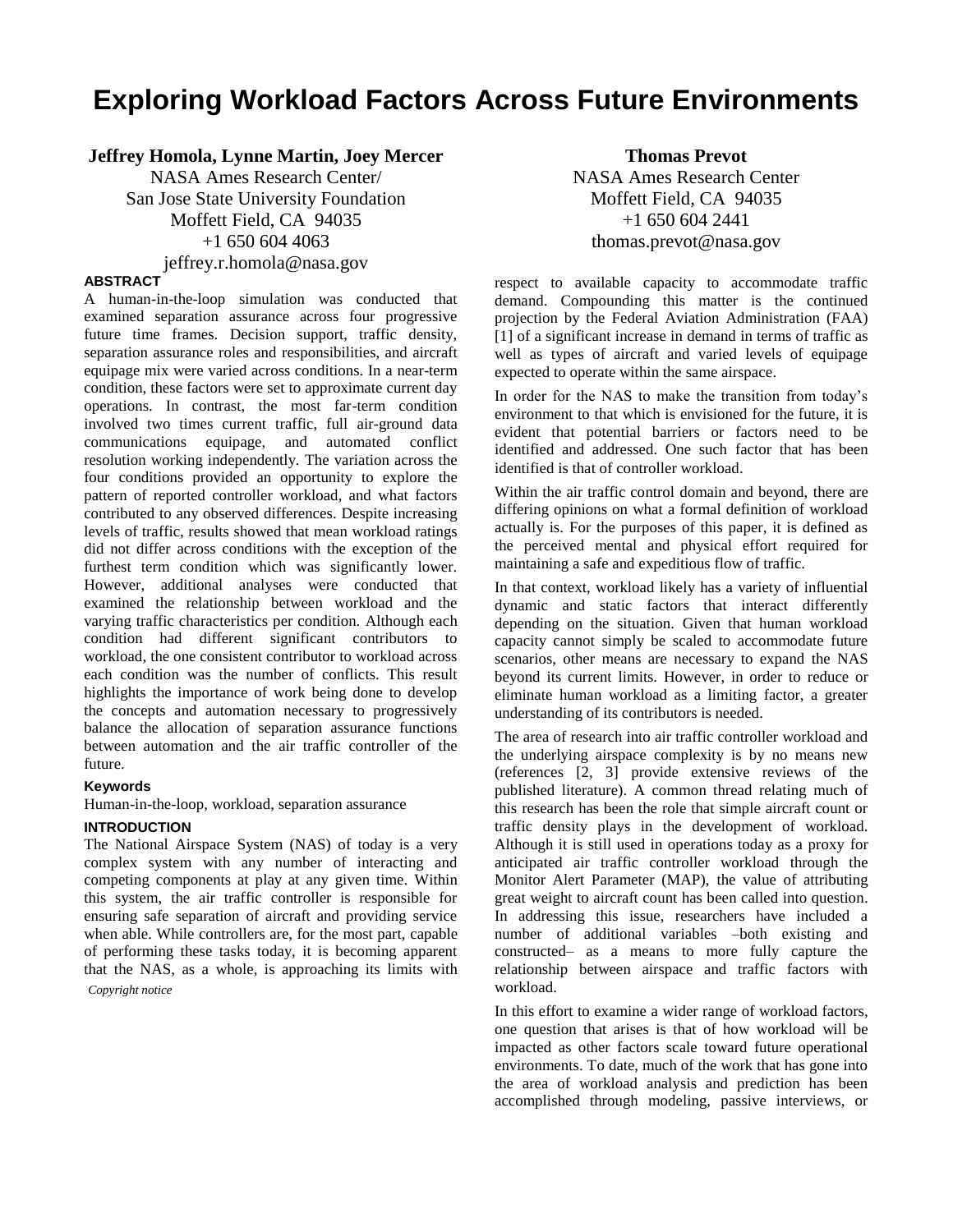part-task studies of current day operations. Through this paper, an attempt will be made to extend the analysis of workload and its relationship with other factors to a range of near to far-term future environments as simulated in a recent human-in-the-loop (HITL) simulation.

# **HITL DESCRIPTION**

A HITL simulation was conducted in the Airspace Operations Laboratory at the NASA Ames Research Center that examined the impact of integrating self-separating aircraft into a ground-based separation assurance environment across progressively emergent stages of what is envisioned to be part of the Next Generation Air Transportation System (NextGen) [4, 5]. This design of simulating operations across successive stages of NextGen provided an opportunity to examine how the changes in each NextGen environment affected workload reported by the air traffic controller participants. A short description of the NextGen conditions simulated in the HITL follows in order to provide context for the ensuing workload results. For a more comprehensive description of the overall simulation, refer to [4, 5].

#### **Design**

A total of four NextGen conditions were simulated over the course of the study: Current Day, Minimum NextGen, Moderate NextGen, and Maximum NextGen. Each condition will be described in turn.

#### *Current Day*

The Current Day condition was the most near-term condition and approximated current operations with the addition of Automatic Dependent Surveillance-Broadcast (ADS-B) out surveillance data. All aircraft in this condition were not equipped with air-ground data communication (data comm) equipage and were referred to as unequipped. This meant that clearances and handoff instructions were required to be transmitted via voice as it is done today rather than uplinked messages. Aircraft were displayed using a yellow chevron as the target symbol and full data block while inside the sector. Controllers were required to perform manual handoffs and frequency changes on all aircraft entering and exiting their sectors with the appropriate exchange of verbal communications. Pilots of unequipped aircraft that were local arrivals were required to request a lower altitude upon reaching their top of descent. Likewise, departures of unequipped aircraft that would not reach their top of climb prior to entering the test area were pre-assigned a temporary altitude limit of flight level (FL) 320. It was then the controller's decision to allow those aircraft to climb into the sector to their filed or an amended altitude.

In this environment, traffic levels were designed to represent current day peak traffic levels with a Monitor Alert Parameter (MAP) value of 18 aircraft per sector.

#### *Minimum NextGen*

The Minimum NextGen condition introduced limited airground data comm equipage to the airspace. Approximately 25% of the simulated aircraft were made up of aircraft with data comm equipage that enabled automatic handoffs between sectors with a subsequent automatic transfer of communications. This capability meant that the controllers did not need to perform any actions or communicate with data comm equipped aircraft for performing handoffs, as they normally would. Equipped aircraft were displayed with grey chevrons as target symbols with limited data blocks by default. Equipped aircraft were cleared to descend at their top of descent point. To aid in anticipation of this event, the limited data block popped up to full when the aircraft was within 150 nautical miles of its destination airport. Additionally, the pilot of the equipped arrival aircraft notified the owning controller when leaving their current altitude. Equipped departure aircraft were also cleared for their climb without the need for controller approval. Unequipped arrival and departure aircraft were handled the same as in the previous condition.

This condition also introduced decision support tools (DSTs) for the controllers in the form of trajectory trial planning functionality as well as a conflict list. However, none of these tools were integrated with data comm, which meant that all control instructions still needed to be communicated via voice regardless of equipage.

The introduction of data comm and DSTs were thought to enable greater airspace capacity, and, subsequently, the MAP value for the test airspace was increased to 22 aircraft per sector as a first step away from current day and toward a NextGen environment.

#### *Moderate NextGen*

In the Moderate NextGen condition, expanded data comm capabilities were introduced that integrated with the controller planning tools on the ground and the flight management systems of the aircraft in the air. The ratio of data comm equipped and unequipped was increased such that approximately 50% of aircraft in the test airspace were data comm equipped. In addition to the tools available in the previous stage, automated conflict resolution support was introduced. Data comm in this stage enabled controllers to issue trajectory change instructions directly to equipped aircraft.

Traffic levels in this stage represented a 50% capacity increase over the Current Day levels, which translated to a MAP value of 27.

#### *Maximum NextGen*

The Maximum NextGen condition was the most far-term condition, and represented a significant departure from the previous three stages. The responsibility for conflict detection and resolution was assigned to the ground automation and all aircraft were data comm equipped. For conflicts detected, the ground automation computed trajectory-based resolutions and issued them directly to the aircraft, provided the computed resolutions did not exceed preset tolerances. If the resolution did exceed tolerances, the conflict was flagged to the controller for intervention. Given the technologies present in this stage, the role of the controller shifted from one of direct control to that of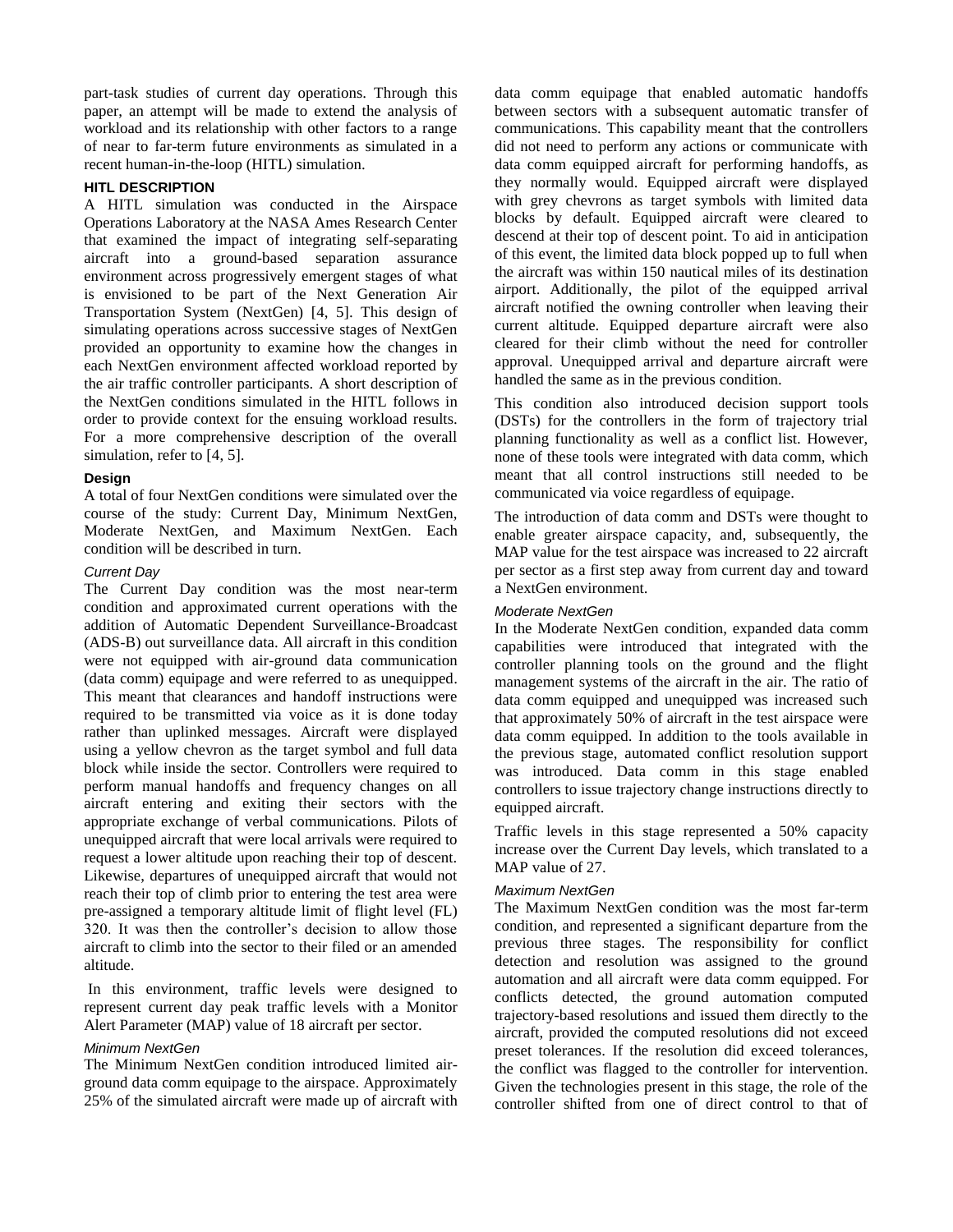supervisory or management by exception. Such a shift was thought to enable a 100% increase in traffic levels over those in Current Day, which translated to a MAP value of 36 aircraft per sector.

# **Simulation Airspace**

The simulated airspace consisted of five adjacent high altitude, en route test sectors (see Fig. 1). These sectors were assigned to two areas of specialization with sectors 26, 38, and 79 assigned to the North area and the remaining 49 and 59 to the South area. The floor of the overall test airspace was set at FL 330.



**Figure 1. Test airspace within Cleveland ARTCC (areas of specialization denoted by color)**

#### **Traffic Characteristics**

The traffic scenarios were based on actual traffic from the Cleveland Air Route Traffic Control Center (ARTCC) area, but modified to approximate the demand levels for each of the four NextGen stages as shown in Figure 2. Additionally, the equipage mixture of aircraft was designed to reflect each of the stages as outlined in the previous section (see Fig. 3). The overall traffic included a mix of level overflights as well as a number of arrivals and departures to and from area airports. Each scenario was designed for a 40-minute run length with the traffic building up gradually to peak around the midpoint of the run.



**Figure 2. Peak traffic levels per condition**

Through the design of the scenarios and the interactions of the controllers with the traffic, a number of conflicts

occurred naturally. There was a varied mix of conflict types in terms of level and transitioning aircraft as well as the equipage mix of aircraft involved.



**Figure 3. Traffic levels and equipage mix per condition Apparatus**

The simulation platform used in this study was the Multi Aircraft Control System (MACS) [6], which is being developed in the AOL, and has a wide range of simulation and rapid prototyping capabilities**.** Each controller workstation was equipped with a Barco display and Data System Replacement (DSR) trackball and keyboard. Voice communications were conducted through a custom, standalone voice system with a dedicated server.

#### **Participants**

A total of seven individuals served as test participants for this study. Six were current front line managers from various US ARTCCs, and one was a recently retired front line manager. Five of the test participants served as radar controllers and two as area supervisors. In support of the test participants, five retired controllers staffed radar associate positions. An additional three retired controllers acted as confederate "ghost" controllers responsible for traffic outside the test airspace. Ten airline pilots operated eight mid-fidelity, single-aircraft flight simulators, and ten general aviation/corporate pilots operated multi-aircraft stations.

The five test sectors comprised the North and South areas of specialization and were staffed in physically separate rooms. Each area had an assigned area supervisor that monitored the traffic situation as well as the workload of the participant radar controllers. It was the decision of the supervisor regarding when to provide radar associate support to the radar controller.

#### **Procedure**

Data collection occurred over the course of eight days. The four test conditions were presented to participants in successive order from Current Day to Maximum NextGen. A randomized or counter-balanced design was not pursued due to the confusion observed during simulation preparations when participants switched between different operating environments.

Two days were devoted to each condition, which consisted of training and six data collection runs. Each run was 40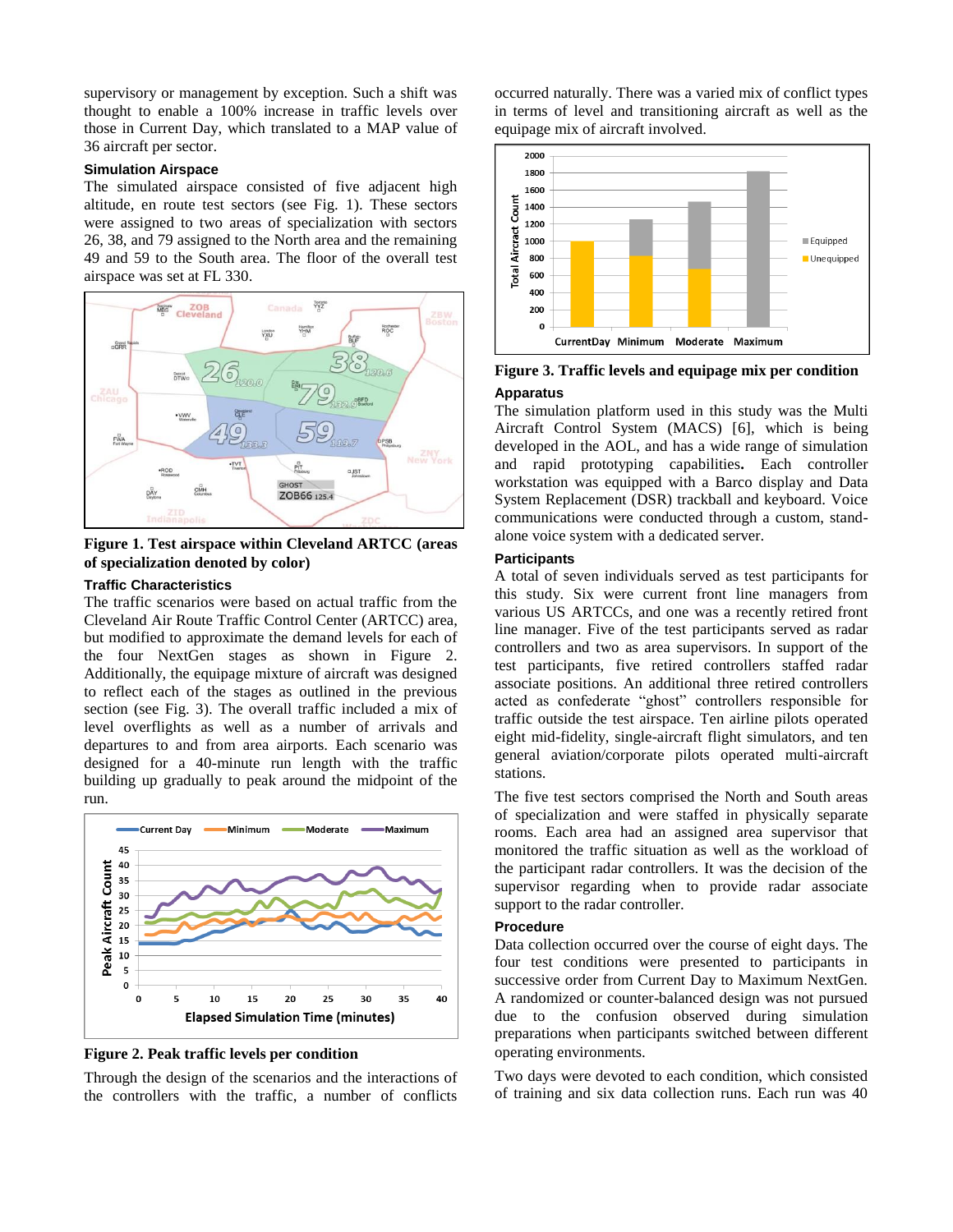minutes in length followed by an online, post-run questionnaire. Each sector controller participant remained at the same sector throughout the study for continuity and airspace familiarity.

# **DATA ANALYSIS APPROACH**

The simulation of four successive NextGen stages provided an opportunity for the analysis of how workload might have changed in response to the changes in traffic levels, equipage, decision support, and procedures across the conditions. Of particular interest was which factors influenced changes in workload and in what way.

# **Workload Data**

Throughout each run, an audible workload prompt was presented on the participants' display every three minutes. The response scale ranged from 1 ('very low') to 6 ('very high'). For part of the ensuing analysis, these ratings were further categorized according to Low (1, 2), Medium (3, 4), and High (5, 6).

# **Data Extraction and Treatment**

Data were gathered from each of the 24 runs, from each of the five test sectors, and organized for extraction. The starting point for extraction was the reported workload data from each of the test sector participants. Each workload rating was extracted along with its time stamp and assigned the appropriate workload category. The time stamp of each workload rating served as the reference for subsequent extraction of the remainder of the data.

Since workload is not necessarily the reflection of an instantaneous traffic state, but rather the result of a build-up of various factors over time, the decision was made to relate selected factors to workload accordingly. Initially it was thought that a three-minute span for aggregating the other data over was the most practical approach since that matched the workload prompting schedule. However, after examining combined plots of various data over time with workload ratings overlaid, the decision was made to extend the duration of the time span from three minutes to five in order to potentially capture more of the underlying influences of factors on workload.

Based on this approach, the data for selected factors was aggregated into overlapping, five-minute bins relative to each workload rating. This meant that, for example, aircraft count data was derived for each associated workload rating by assigning the callsign of each unique aircraft owned by the controller to each relevant five-minute bin and summing each bin to get a resultant value for the number of aircraft owned.

It should be noted that the first workload rating of a run was discarded since data was unavailable for the entire five minute period. Additionally, it was felt that three minutes was simply too early into a run to consider airspace and operational data -as it relates to workload- useful.

#### **RESULTS**

#### **Subjective Workload Results**

Throughout the study, a total of 1,521 workload ratings were collected. An initial analysis was conducted in order to examine the mean differences in workload between each of the four experimental conditions. Figure 4 presents the results of mean workload where it can be seen that the first three conditions had nearly identical mean ratings (Current Day: *M*= 3.26, *SD*= 0.97; Minimum NextGen: *M*= 3.21, *SD*= 0.70; Moderate NextGen: *M*= 3.15, *SD*= 0.83), and that there was a sharp drop in reported workload in the farterm Maximum NextGen condition ( $M= 1.79$ , *SD*= 0.52).

A one-way, repeated measures Analysis of Variance (ANOVA) was conducted to determine whether there were any meaningful differences in the workload ratings where a significant main effect was found,  $F(3, 12) = 32.43$ , p< .01. Tukey's honestly significant difference (HSD) post hoc test showed that the mean workload in the Max NextGen condition significantly differed from the other conditions and that the others did not differ significantly from each other.



**Figure 4. Mean workload ratings per condition**

In addition to the mean workload ratings, the distribution of workload according to the categories of Low, Medium, and High in each of the conditions was examined. Figure 5 presents a breakdown of the percentage composition of each workload category per condition. It can be seen that the first three conditions were overwhelmingly reported as inducing Medium levels of workload whereas the Maximum NextGen condition was characterized by Low workload. The pattern of High workload appeared to follow a decreasing trend as the conditions progressed.



**Figure 5. Percentage breakdown of workload by category per condition**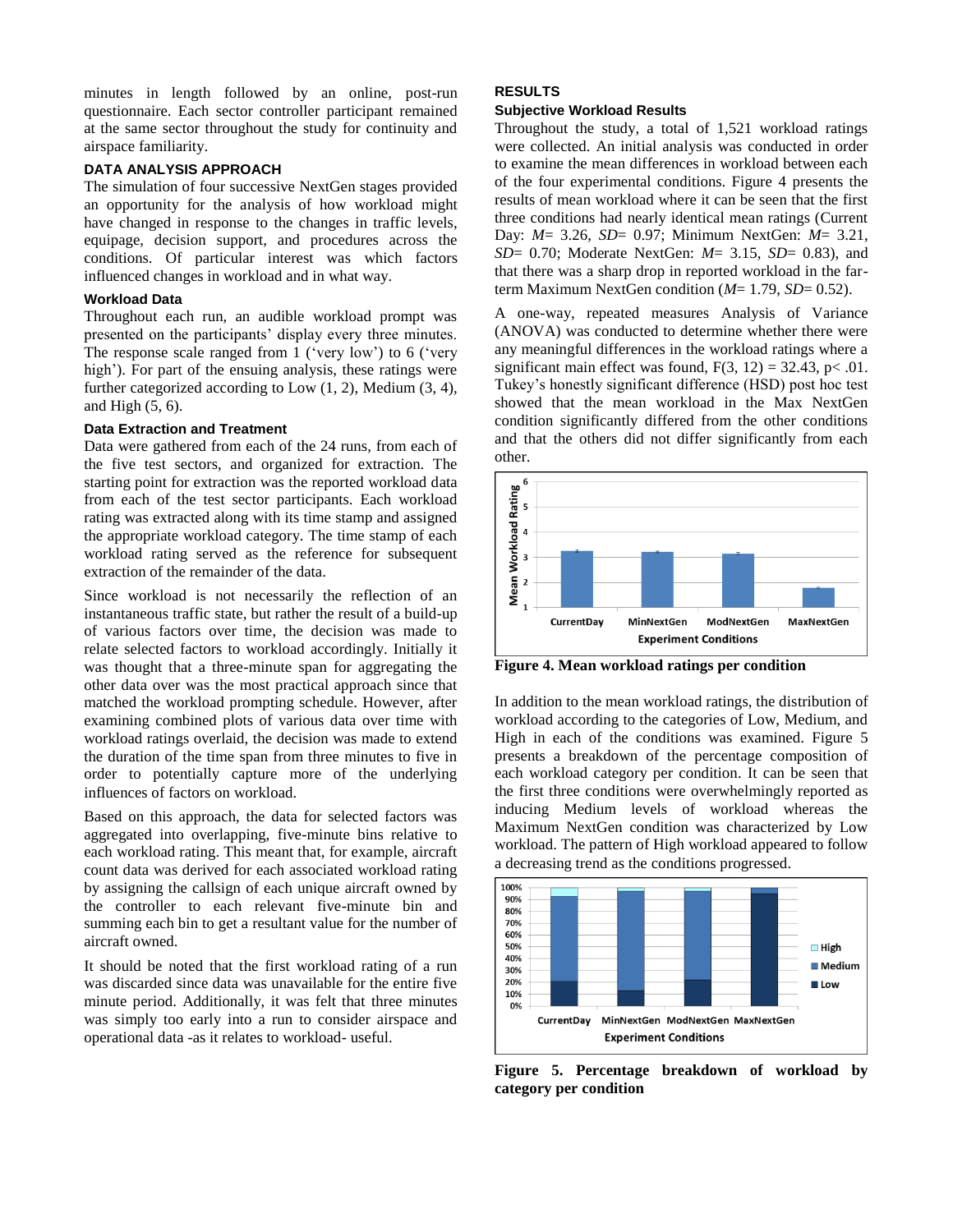#### **Condition Differences**

As described in the HITL Description section, the Maximum NextGen condition represented a significant departure from the others in terms of the controller's role shifting from that of direct control to one of automation supervisor and responsibility for separation assurance transitioning from controller to automation. The workload results thus far highlight this difference in operational paradigm in that workload in the Maximum NextGen condition was significantly lower than the other conditions and had a different composition of workload categories. As a result, the Maximum NextGen condition was excluded from further analysis.

#### **Factors Affecting Workload**

The results presented thus far speak to the generalities of workload in the context of different operational timeframes. However, they do not begin to provide any answers to the much studied question of what the drivers of workload are, and, more importantly, how those might change as roles and responsibilities change, and technologies are progressively introduced to the airspace environment.

To begin to address these questions, a number of factors were considered for inclusion in the overall workload model. A total of 18 factors were initially selected. Data for each of the selected factors was collected and calculated for distribution to the appropriate five-minute period relative to each workload rating time stamp.

Exploratory analyses of the data followed, with the intent of reducing the number of factors included for the final analyses. The purpose of this reduction was for relevancy, simplicity, and understandability of results. An additional purpose was to eliminate the amount of overlap between certain factors. Examination of relationships revealed strong correlations between a number of factors (Figure 6 presents a visualization of the correlation matrix), which led to the decision to exclude or combine those that were highly correlated with other similar factors as well as those that were sub-levels of larger categories (e.g., short-term conflicts and strategic conflicts were sub-levels of Total Conflicts).



**Figure 6. Visualization of correlation matrix (line thickness represents strength of relationship)**

Based on this approach, the total number of factors was subsequently reduced from 18 to five: Equipped, Unequipped, Transitioning, Arrival-Departure, and Total Conflicts. An item to note here is that for the Current Day condition, the number of factors was reduced to four because the traffic was composed of unequipped aircraft.

The Equipped and Unequipped factors refer to the unique number of data comm equipped and unequipped aircraft, respectively, that were owned by the controller during the five minutes prior to a given workload prompt. The Transitioning factor represents the number of aircraft that were either in a climb or descent during that period. The number of aircraft that were either within 150 nautical miles of their destination airport or a local departure awaiting airspace access at a temporary assigned altitude composed the Arrival-Departure factor. Finally, the Total Conflicts factor was represented by the unique number of conflicts in which at least one aircraft in a conflict pair was owned by the sector controller or the predicted loss of separation (LOS) point was within a given sector.

### **Descriptive Analysis of Factors**

Having selected the factors, an analysis of descriptive statistics was conducted that compared the values, within each factor, between the Low, Medium, and High workload ratings. Figures 7, 8, and 9 present the results of this analysis for the three conditions under examination.



**Figure 7. Comparison of means between workload categories for each factor in the Current Day condition**



**Figure 8. Comparison of means between workload categories in the Minimum NextGen condition**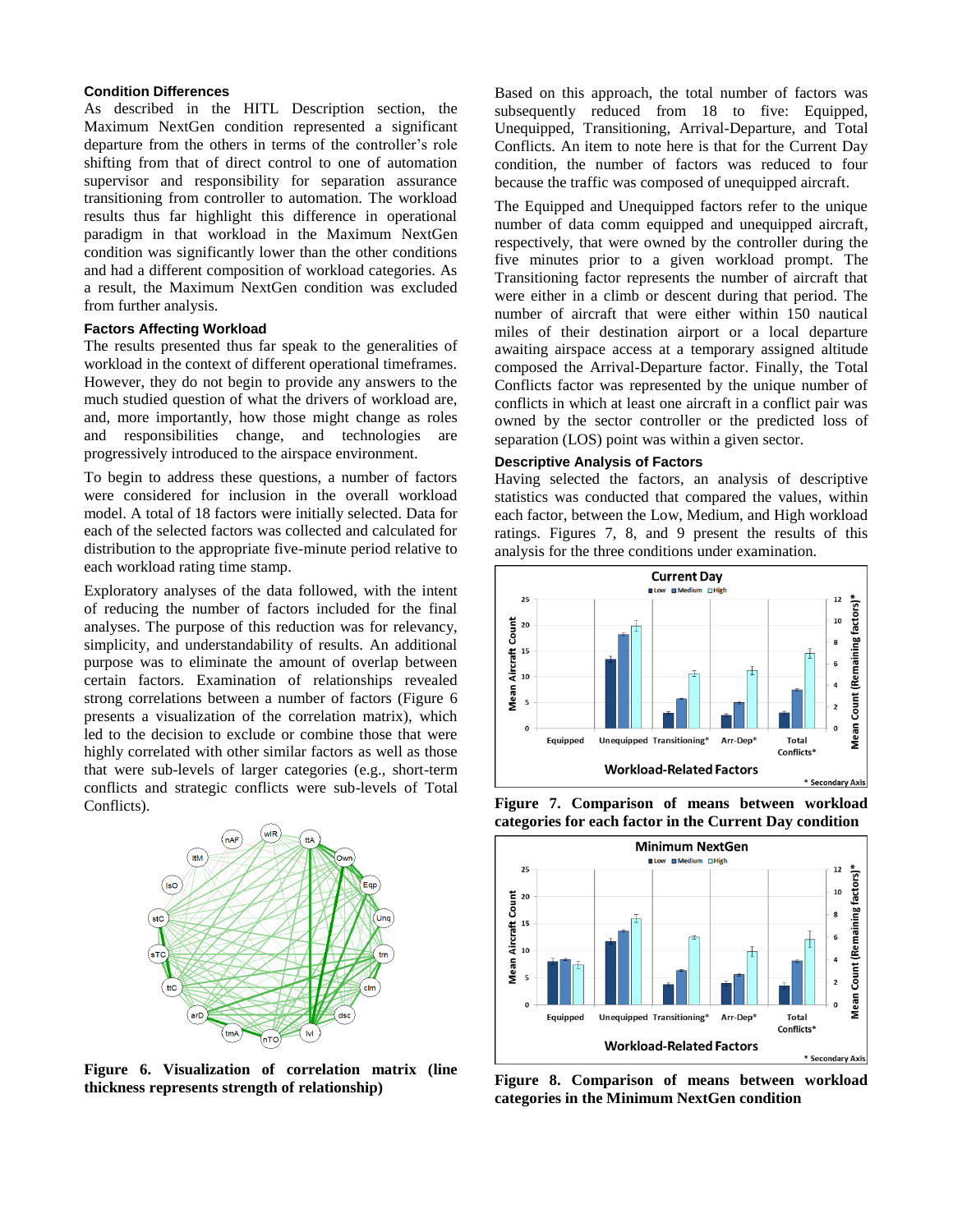

**Figure 9. Comparison of means between workload categories in the Moderate NextGen condition**

Results from the Current Day condition showed a fairly uniform and linear trend in the differences between Low, Medium, and High workload categorizations for each of the factors as one might expect (Fig. 7).

This trend continued, for the most part, in the results for the Minimum NextGen condition with the exception of the mean number of Equipped aircraft (Fig. 8). While the mean number of Unequipped aircraft was progressively higher across workload categories, the mean number of Equipped aircraft did not differ; in fact, there were fewer equipped aircraft in the test sectors in the lead up to high workload ratings relative to when ratings of Low and Medium workload were reported. This result speaks to the benefits of adding data comm equipped aircraft to the airspace in that throughput was increased without a subsequent increase in workload.

In the Moderate NextGen condition, however, the trend for equipped aircraft as observed in the Minimum NextGen condition did not continue (Fig. 9): the mean number of equipped aircraft increased linearly in line with the workload categories similar to results for Unequipped aircraft. Interestingly, the mean differences between workload categories for the factors of Transitioning and Arrival-Departure aircraft became more muted compared to the previous conditions where there were progressive increases.

Comparing the results across conditions, the two factors that appeared to consistently map to a linear increase in workload were the number of unequipped aircraft and the total number of conflicts. To build upon these results and further examine the relationships between each factor and reported workload, correlations were computed.

#### **Correlations**

To assess the relationship between each of the workload factors and reported workload ratings, Pearson's productmoment correlation coefficients were computed (Table 1).

In the Current Day condition, each of the factors was significantly correlated with workload where Total Conflicts showed the strongest positive linear relationship followed by the Transitioning factor. Interestingly, the

| number of Unequipped aircraft was shown to have the       |  |  |  |  |  |
|-----------------------------------------------------------|--|--|--|--|--|
| weakest relationship with workload out of the factor set. |  |  |  |  |  |

|                        | <b>Current</b><br>Day | <b>Minimum</b><br><b>NextGen</b> | <b>Moderate</b><br><b>NextGen</b> |
|------------------------|-----------------------|----------------------------------|-----------------------------------|
| Equipped               |                       | $-0.09$                          | $0.13*$                           |
| Unequipped             | $0.32*$               | $0.17*$                          | $0.27*$                           |
| Transitioning          | $0.46*$               | $0.42*$                          | $0.14*$                           |
| Arrival-Departure      | $0.44*$               | $0.33*$                          | 0.08                              |
| <b>Total Conflicts</b> | $0.54*$               | $0.46*$                          | $0.46*$                           |
|                        | $n = 355$             | $n = 357$                        | $n = 352$                         |

**Table 1. Pearson's r correlations for each factor with workload (significance of** *p***<.05 denoted by \*)**

In the Minimum NextGen condition, the strength of relationships between the Total Conflicts and Transitioning factors with reported workload became more pronounced relative to the other factors. As seen in the descriptive statistics for Minimum NextGen from Figure 8, the Equipped aircraft factor appeared to have a less defined pattern between workload categories compared with the other factors. This observation was further supported by the Equipped factor showing a non-significant relationship with workload. However, it is interesting to note that the correlation results show that there is actually a negative relationship between the number of equipped aircraft and workload in this particular condition. This means that, in general, as the number of equipped aircraft increased, there was an observed decrease in workload.

Correlations from the Moderate NextGen condition revealed an interesting change in relationships compared to the other conditions in which the strongest relationships with workload were found to be Unequipped aircraft and Total Conflicts. Transitioning aircraft was shown to have a relatively weak relationship with workload in contrast to very strong relationships in correlations in the other conditions. Similarly, the Arrival-Departure factor was not significantly correlated with workload.

# **Multiple Linear Regression Analysis**

To further examine the relationship between the selected factors and workload, a multiple linear regression was used to develop a model to predict workload from the set of predictor variables examined thus far: Equipped, Unequipped, Transitioning, Arrival-Departure, and Total Conflicts. Table 2 presents a summary of significant predictors that resulted from the regression models.

#### *Current Day*

In the Current Day condition, the resulting model provided the following function:

 $\hat{y} = 2.27 + 0.02x_{\text{uneq}} + 0.03x_{\text{trans}} + 0.10x_{\text{arr-dep}} + 0.13x_{\text{totalConf}}$ 

Results from the analysis showed that 36% of workload variance could be explained by the four predictors  $(R^2 =$ 0.36, F(4, 350)= 49.77, *p*< .001), and that Arrival-Departure ( $p$ < .001) and Total Conflicts ( $p$ < .001) were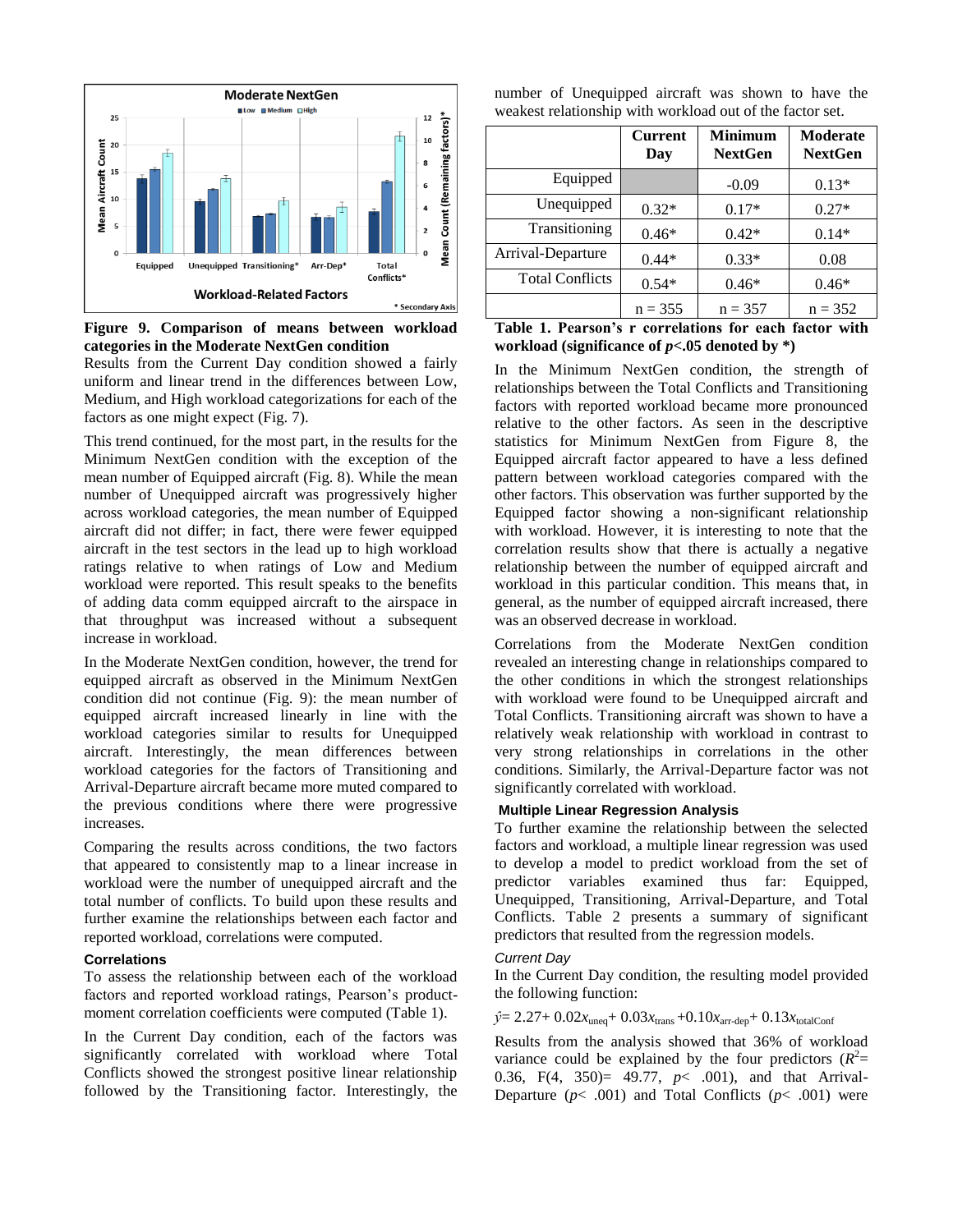significant predictors. To address concerns of multicollinearity between predictors, variance inflation factors (VIF) were computed. All VIF values were low (< 2.2) suggesting a low degree of multi-collinearity.

# *Minimum NextGen*

In the Minimum NextGen condition, the Equipped factor was added to the regression model, which produced the following function:

 $\hat{y} = 2.92 - 0.04x_{eq} + 0.01x_{uneq} + 0.05x_{trans} + 0.03x_{arr-dep} + .09x_{totalConf}$ 

Results from analysis of the five predictor model showed that it could explain 29% of workload variance  $(R^2 = 0.29)$ , F(5, 351)= 28.63, *p*< .001), and that the Equipped (*p*< .001) and Total Conflicts  $(p< .001)$  predictor variables were strongly significant while the Transitioning predictor variable was significant but to a lesser extent (*p*< .05). VIFs were also computed and were all shown to be relatively low (<2.4), again suggesting a low degree of multi-collinearity.

# *Moderate NextGen*

A multiple linear regression was also performed for the Moderate NextGen condition where the model produced the following function:

 $\hat{y}$ =2.23+0.01 $x_{eq}$ +0.04 $x_{uneq}$ -0.03 $x_{trans}$ -0.03 $x_{arr-dep}$ + .11 $x_{totalConf}$ 

Based on this five predictor model, it was found that 26% of the variance in workload could be explained  $(R^2 = 0.26,$ F(5, 346)= 23.93,  $p$ < .001), and that the Unequipped ( $p$  < .001) and Total Conflicts  $(p< .001)$  were strongly significant predictor variables. VIFs again showed a low degree of multi-collinearity between predictors in which all values were less than 2.3.

| <b>Current Day</b>     | <b>Minimum</b><br><b>NextGen</b> | <b>Moderate</b><br><b>NextGen</b> |
|------------------------|----------------------------------|-----------------------------------|
| <b>Total Conflicts</b> | <b>Total Conflicts</b>           | <b>Total Conflicts</b>            |
| Arrival-Departure      | Equipped                         | Unequipped                        |
|                        | Transitioning                    |                                   |

# **Table 2. Significant predictor variables found through multiple linear regression per condition**

# **DISCUSSION**

A human-in-the-loop simulation was conducted that investigated the allocation of separation assurance functions across four progressive time frames. The design of this simulation, with its approximation of different emergent phases of NextGen, allowed for an exploration of how controller workload scaled in response to changes in airspace factors.

# **Overall Workload**

A comparison of mean reported workload across conditions did not yield significant results with the exception of the furthest term condition, which was excluded from this analysis due to its significant departure in operations and procedures compared with the other three. Considering workload from the first three time frames, the fact that workload did not appear to increase in response to increases in virtually all airspace related factors not only

speaks to the benefits that envisioned support tools and procedures may provide, but also supports the notion that increases in traffic count alone are not an inherently useful indicator of workload. This is particularly true moving forward into NextGen where the potential contributions of traffic count to workload are offset by advances in automation support and function allocation.

The categorization of workload into Low, Medium, and High provided the first glimpse of workload patterns across the different conditions. While much of the reported workload fell into the Medium category in each condition, High workload ratings differed. The greatest number of High workload ratings was observed in the Current Day condition with a noticeable drop in the Minimum and Moderate NextGen conditions. This result, again, highlights the benefits of introducing controller support as a means of removing potential barriers to the demands of a future system.

# **Selected Factors and Workload Relationships**

Although mean workload did not show significant differences across conditions, the results masked the differences in impact that various factors may have had on whether ratings fell within the Low, Medium, or High categories. In addressing this aspect of the analysis, a particularly simplified set of workload factors was selected for examination: Equipped, Unequipped, Transitioning, Arrival-Departure, and Total Conflicts. This simplification was intentional in order to limit the interpretation of results to simple and actionable factors.

# *Current Day*

In the Current Day condition, the mean workload across each of the categories was quite linear for each of the factors. An analysis of correlations supported this result in that each factor showed a significant positive correlation with workload with Total Conflicts showing the strongest relationship. Taking these factors into consideration as potential predictors of workload, a multiple regression analysis was conducted, which resulted in the Arrival-Departure and Total Conflicts factors being identified as significant predictors of workload. In this case, the number of aircraft either waiting for airspace access or nearing their top of descent was predictive of workload as was the number of conflicts presented to the controller.

# *Minimum NextGen*

In contrast to the Current Day condition, the Minimum NextGen condition included the introduction of data comm equipped aircraft as part of a 25% increase in traffic count as well as trial planning capabilities. Figure 8 presents the mean values of each factor according to workload category where it can be seen that the values for Equipped did not increase across categories while the other factors did. In fact, correlation results showed that the Equipped factor did not have a significant correlation with workload. However, in the presence of the other factors as tested through the multiple linear regression, the Equipped factor proved to be a significant predictor. The negative coefficient in the